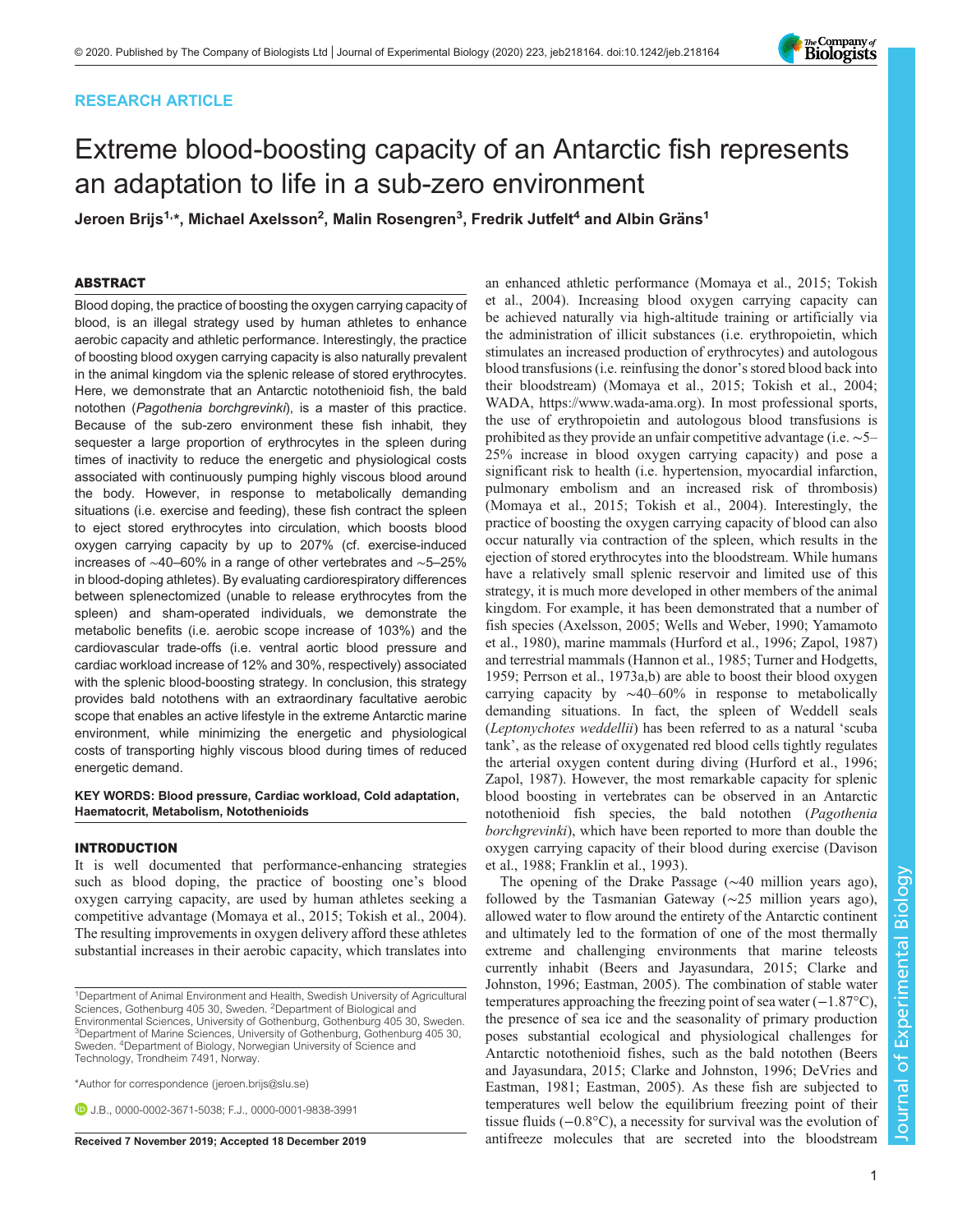[\(DeVries, 1988\)](#page-9-0). However, the blood viscosity of these fish is substantially elevated as a result of the combination of a high concentration of antifreeze molecules, the extremely low temperatures and circulating erythrocytes, which cumulatively increase the workload on the heart [\(Axelsson, 2005; Farrell, 1991; Graham](#page-9-0) [and Fletcher, 1985; Hemmingsen, 1991\)](#page-9-0). The energetic cost and cardiovascular consequences (i.e. chronic hypertension, increased risk of thrombosis, increased risk of myocardial and cerebral infarction, increased cardiac wear and tear, and chronic ischaemia) of transporting highly viscous blood through the cardiovascular system may constitute important driving forces for the numerous cardiovascular cold adaptations present in Antarctic fishes [\(Axelsson, 2005](#page-9-0); [Beers and Jayasundara, 2015](#page-9-0); [Farrell, 1991](#page-9-0); [Hemmingsen, 1991](#page-9-0); [Lowe, 1992](#page-9-0); [Sidell and Driedzic, 2012](#page-10-0); [Willis](#page-10-0) [and Patterson, 2013\)](#page-10-0).

In order to reduce blood viscosity and cardiac workload, it has been proposed that an early cardiovascular cold adaptation in Antarctic fishes was the coupling of a low vascular resistance with substantial reductions in circulating erythrocytes ([Axelsson, 2005](#page-9-0); [Buckley et al., 2014](#page-9-0); [Hemmingsen, 1991](#page-9-0)). In fact, a unique evolutionary development of the notothenioids is the complete loss of functional erythrocytes in adult members of the family Channichthyidae (icefish), while in red-blooded notothenioids, the number of circulating erythrocyte cells at rest is approximately half that found in temperate teleost species [\(Axelsson, 2005](#page-9-0); [Graham and Fletcher, 1985; Hemmingsen, 1991](#page-9-0)). While the complete loss or decrease of erythrocytes in notothenioids is associated with a substantial reduction in blood viscosity, it also coincides with similar reductions in blood oxygen carrying capacity, which has inevitably led to the development of a range of other cardiovascular modifications [\(Axelsson, 2005; Axelsson](#page-9-0) [et al., 1992](#page-9-0); [Hemmingsen, 1991; Joyce et al., 2018, 2019](#page-9-0)). In the icefish group, these adjustments consist of larger blood volume, an enlarged heart and significantly reduced vascular resistance, whereas in the red-blooded notothenioids, the level of circulatory adjustments is believed to differ depending on the ecology of the various species [\(Axelsson, 2005](#page-9-0); [Axelsson et al., 1992; Buckley](#page-9-0) [et al., 2014; Joyce et al., 2018, 2019](#page-9-0)). It has been proposed that the next step in the evolutionary sequence for nototheniod fishes was an increase in their capacity for systemic oxygen delivery (i.e. the product of cardiac output and blood oxygen content) [\(Axelsson,](#page-9-0) [2005](#page-9-0); [Axelsson et al., 1992; Buckley et al., 2014\)](#page-9-0). For example, the bald notothen – a more active, cryopelagic red-blooded notothenioid – tends to have a higher cardiac output and relative ventricular/atrial mass than the relatively sedentary, benthic emerald rockcod, Trematomus bernacchii, which is able to perform daily activities with a reduced oxygen carrying capacity because of the high oxygen solubility of seawater/plasma and its low metabolic demand [\(Axelsson et al., 1992\)](#page-9-0). In addition, we argue that the splenic blood-boosting strategy of bald notothens represents a cardiovascular cold adaptation for increasing systemic oxygen delivery, as it allows them to match their oxygen carrying capacity with their energetic demand [\(Axelsson, 2005](#page-9-0); [Davison et al., 1988](#page-9-0); [Franklin et al., 1993](#page-9-0)). For example, when in a resting and unfed state, these fish should be able to reduce blood viscosity, and thus cardiac workload, by sequestering a large proportion of their erythrocytes in the spleen ([Davison et al., 1988; Franklin et al.,](#page-9-0) [1993](#page-9-0)). However, during instances of elevated metabolic demand (e.g. exercise and acute stress), these fish are extremely adept at rapidly increasing arterial oxygen carrying capacity and venous oxygen reserves by releasing erythrocytes from the spleen ([Davison](#page-9-0) [et al., 1988](#page-9-0); [Franklin et al., 1993](#page-9-0)). This highly flexible strategy of being able to utilize a reserve of oxygen carrying capacity only when it is most beneficial should provide interspecific advantages with regards to competition for ecological resources and/or when escaping from predators. However, the metabolic and cardiovascular pros and cons of splenic blood boosting in the bald notothen have not yet been determined, and thus the potential selective advantages of this strategy remain speculative.

The overall aim of the present study was to quantify the magnitude, as well asthe cardiorespiratory implications, of splenic blood boosting in bald notothens in response to metabolically demanding situations. Specifically, we hypothesized that bald notothens would substantially increase their blood oxygen carrying capacity via splenic blood boosting to match the metabolic demands associated with enforced exercise and/or ingestion of a meal. Furthermore, the increase in blood oxygen carrying capacity via splenic blood boosting in bald notothens was hypothesized to coincide with metabolic benefits (due to an increased capacity for systemic oxygen delivery) and cardiovascular tradeoffs (due to the physiological effects of an increased blood viscosity on cardiovascular performance). Therefore, we initially measured changes in the haematocrit of uninstrumented individuals following enforced exercise and/or ingestion of a meal. We then determined the cardiorespiratory implications of an elevated blood oxygen carrying capacity following enforced exercise by evaluating the differences between splenectomized individuals (which were unable to release erythrocytes from the spleen into the circulation to boost oxygen carrying capacity) and sham-operated individuals. By exploring the eco-physiological costs and benefits of the splenic blood-boosting strategy, we aimed to provide further insights into how the bald notothens were able to radiate into, as well as dominate, the seasonally highly productive and relatively underutilized cryopelagic zone of the waters surrounding the Antarctic continent [\(Beers and](#page-9-0) [Jayasundara, 2015; Clarke and Johnston, 1996; Eastman, 2005\)](#page-9-0).

# MATERIALS AND METHODS

# Experimental animals

Bald notothens, Pagothenia borchgrevinki (Boulenger 1902), were caught using line and hook through a hole in the sea ice at Evans Wall, Ross Island, McMurdo Sound, Antarctica  $(n=73, \text{ mean} \pm \text{s.d.}$  body mass 87±26 g). Following capture, the fish were transported back to the Crary Lab at McMurdo Station, Antarctica ([Fig. 1](#page-2-0)). Fish were randomly assigned to one of two identical 2000 l tanks containing fresh, aerated seawater at a temperature of−1.6°C and held at a natural photoperiod of 24 h daylight. Fish in one tank were fed (diet of fish flesh, *ad libitum* every second day), whereas fish in the other tank remained unfed. All fish were allowed >1 week to acclimate prior to experimentation. Animal care and all experimental procedures were performed in accordance with national regulations and were covered by an ethical permit (264-2011) issued by the regional ethical committee on animal research in Gothenburg, Sweden. Sample sizes for the treatment groups described in the following sections were based on our previous experience with similar types of comparative physiological experiments, as well as previously published data on bald notothens ([Davison et al., 1988](#page-9-0); [Franklin et al., 1993\)](#page-9-0).

## Experimental protocols

# Determining the extent of splenic blood boosting during exercise and feeding

To investigate the changes in blood oxygen carrying capacity of the bald notothen in response to exercise and feeding, we determined the haemotocrit (%, an indicator for blood oxygen carrying capacity), absolute spleen mass (g) and relative spleen mass (% body mass) of 40 uninstrumented fish (Fig.  $2A-D$ ). The fish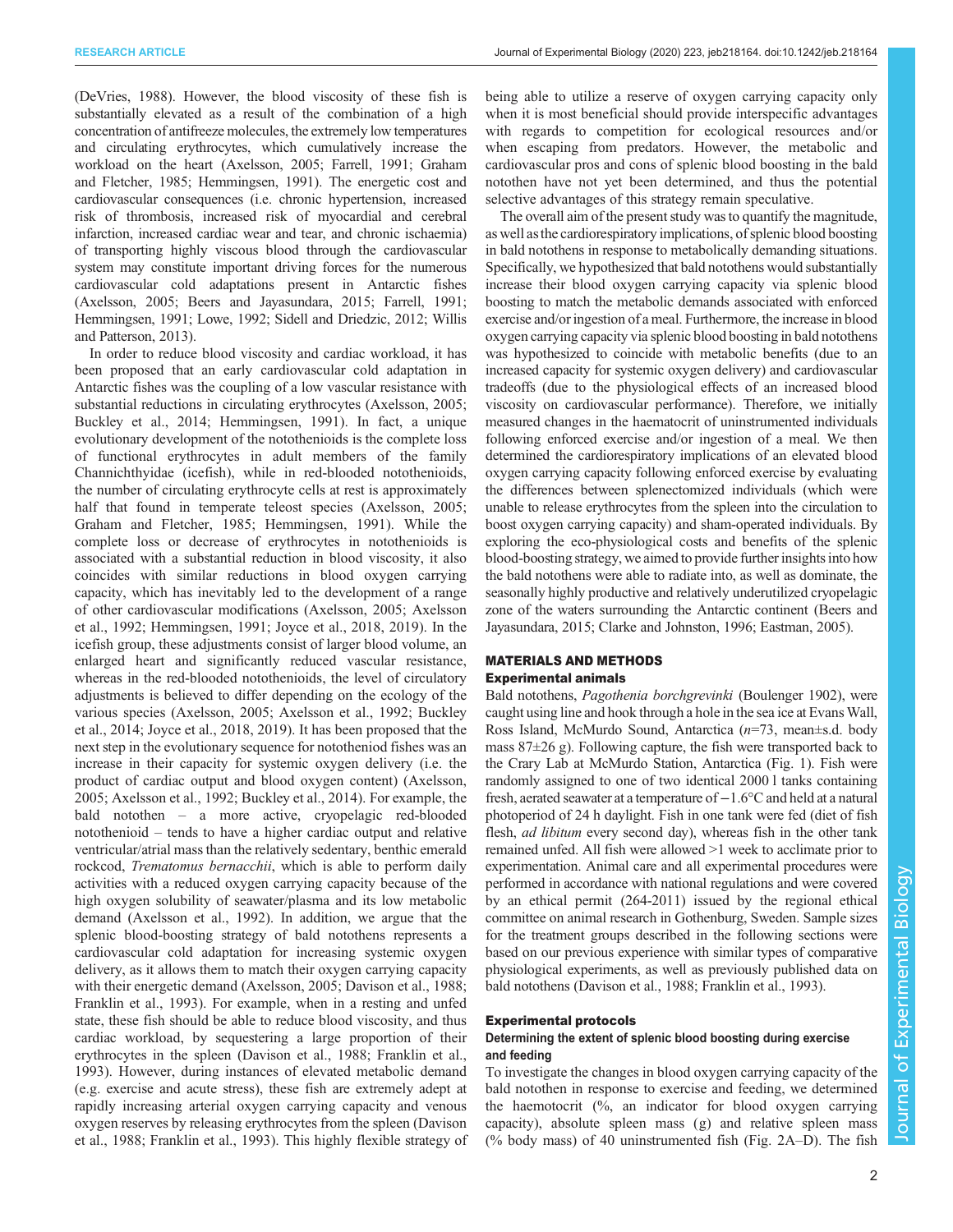<span id="page-2-0"></span>

Fig. 1. Map of the sampling area. The Antarctic oceans constitute some of the most thermally extreme and challenging environments that marine teleosts have adapted to. McMurdo Station (77°51′S, 166°40′E) is located where the Ross Sea (A) connects with the Ross Ice Shelf (B) via the McMurdo Sound (C). Bald nothothens used for the experiments were caught from the sea ice ∼20 km from the station near Evans Wall.

were randomly divided into four groups, which consisted of (i) 'unfed resting fish' (i.e. fasted for 7 days and then sampled in a resting state,  $n=9$ , mean±s.d. body mass  $55\pm17$  g), (ii) 'unfed exercised fish' (i.e. fasted for 7 days and then sampled directly following enforced exercise as described in detail below,  $n=9$ , body mass  $89\pm13$  g), (iii) 'fed resting fish' (i.e. fed and then sampled 24 h

later in a resting state,  $n=13$ , body mass  $87\pm29$  g) and (iv) 'fed exercised fish' (i.e. fed and then sampled 24 h later directly following enforced exercise as described in detail below,  $n=9$ , body mass 59±10 g). Fed fish were sampled 24 h after feeding, as a previous study indicated that bald notothens are still in a postprandial state at this stage (e.g. 58±2% of the ingested meal still



## Fig. 2. Overview of the different experimental protocols performed on uninstrumented and instrumented bald

notothens. (A–D) Haematocrit and relative spleen mass were determined in uninstrumented bald notothens after they were (A) fasted for 7 days and then directly captured from the holding tank ('unfed resting fish',  $n=9$ ), (B) directly captured from the holding tank 24 h after the ingestion of a meal ('fed resting fish',  $n=13$ ), (C) fasted for 7 days, captured and placed in a respirometer, and then left undisturbed for 48 h prior to determining resting and maximum  $\dot{M}_{\odot}$ , before and after a period of enforced exercise, respectively ('unfed exercised fish',  $n=9$ ) and (D) captured from the holding tank 24 h after the ingestion of a meal, placed in a respirometer, and immediately subjected to a period of enforced exercise to determine maximum  $\dot{M}_{\text{O}_2}$  ('fed exercised fish', n=9). (E,F) Fish were captured from the holding tank and surgically instrumented with a blood flow probe and catheter in order to determine cardiac output, heart rate, stroke volume, ventral aortic blood pressure and cardiac power index, as well as to withdraw blood samples without disturbing the fish. In addition, fish were either (E) splenectomized to prevent splenic blood boosting in response to enforced exercise  $(n=14)$  or (F) sham operated ( $n=19$ ). Fish from both treatments (E,F) were then placed in respirometers and left undisturbed for 48 h to recover prior to determining resting and maximum levels of the cardiorespiratory variables before and after a period of enforced exercise.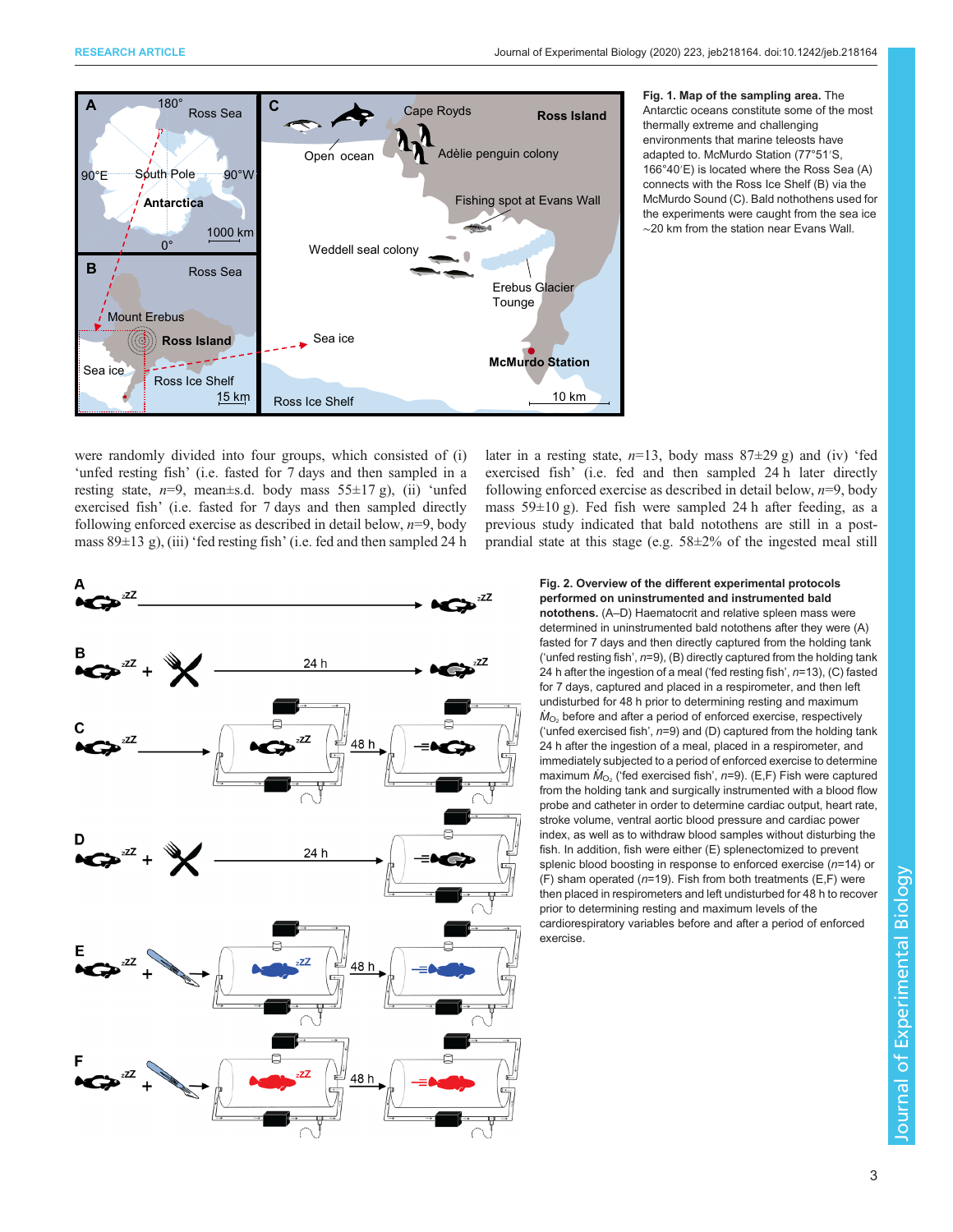remained in the stomach of uninstrumented bald nothothens after 24 h; [Sandblom et al., 2012](#page-10-0)).

Unfed resting fish and fed resting fish were captured from their respective holding tanks with a net and sampled immediately [\(Fig. 2](#page-2-0)A,B). Sampling consisted of fish being killed by a cranial blow, promptly sampled for blood via a caudal puncture with a heparinized syringe and a 20-gauge needle, and then weighed and measured. The sampling procedure took less than 1 min. In addition, the body cavity of the fish was opened and the spleen carefully dissected out and weighed to calculate relative spleen mass (% body mass). The blood samples were subsequently analysed for haematocrit (%), as the fractional red cell volume upon centrifugation of a subsample of blood in 80 µl microcapillary tubes at 10,000 rcf for 5 min. No food contents remained in the gut of unfed, resting fish, indicating that these fish were in a pre-prandial state, whereas the remaining food contents in the gut of fed, resting fish accounted for  $6.6\pm1.4\%$  of individual body mass (mean $\pm$ s.e.m.), indicating that these fish were in a post-prandial state.

Unfed exercised fish and fed exercised fish were captured from their respective holding tanks with a net and placed individually into respirometers [\(Fig. 2](#page-2-0)C,D). Unfed exercised fish [\(Fig. 2](#page-2-0)C) were allowed to recover in the respirometers for 48 h prior to determining whole-animal oxygen uptake  $(M<sub>O<sub>2</sub></sub>)$  before and after a period of enforced exercise (see 'Respirometry', below, for details concerning respirometry techniques used to determine  $\dot{M}_{\text{O}_2}$ ). The period of enforced exercise involved manually chasing the fish inside the respirometer for 10 min using plastic tubing inserted through an opening located at the top of the respirometer ([Seth et al., 2013\)](#page-10-0). Fish displayed a strong aversive behavioural response to the plastic tubing, which resulted in the fish frantically swimming back and forth inside the respirometers for the majority of the enforced exercise period. All individuals were visibly exhausted after 10 min of enforced exercise, as highlighted by a lack of response to an experimenter tapping the caudal fin of the fish with the plastic tubing ([Clark et al., 2013;](#page-9-0) [Seth et al., 2013](#page-10-0)).  $\dot{M}_{\text{O}_2}$  measurements obtained from unfed exercised fish before and after the period of enforced exercise were used to estimate resting and maximum metabolic rate (see 'Respirometry', below, for metabolic rate calculations), which were subsequently used to evaluate whether the instrumented fish (described in the section below) had sufficiently recovered from the stressors associated with capture, handling and surgical instrumentation prior to experimentation. In contrast, fed exercised fish [\(Fig. 2D](#page-2-0)) were immediately subjected to the period of enforced exercise upon entry into the respirometers and thus  $\dot{M}_{\text{O}_2}$  was only determined after exercise to estimate maximum metabolic rate. This was due to the fact that these fish did not voluntarily feed inside the respirometers and thus no attempt was made to determine resting  $\dot{M}_{\text{O}_2}$  in a fed state. Following the period of enforced exercise, the fish were removed from the respirometers and immediately sampled in a similar fashion to that described above for the unfed and fed resting fish. No food contents remained in the gut of unfed, resting fish, indicating that these fish were in a pre-prandial state, whereas the remaining food contents in the gut of fed, resting fish accounted for 14.8±1.6% of individual body mass (mean ±s.e.m.), indicating that these fish were in a post-prandial state.

## Quantifying the cardio-respiratory implications of splenic blood boosting

To investigate the cardiorespiratory implications of the splenic bloodboosting strategy employed by the bald notothen during metabolically demanding situations, we measured  $\dot{M}_{\text{O}_2}$ , cardiac output, heart rate and ventral aortic blood pressure of 'splenectomized' (i.e. splenic vessels were ligated to prevent the exercise-induced increase in hematocrit,  $n=14$ , mean $\pm$ s.d. body mass 106 $\pm$ 19 g; [Fig. 2E](#page-2-0)) and 'sham operated'  $(n=19, body mass 101 \pm 17 g$ ; [Fig. 2](#page-2-0)F) fish before and after a period of enforced exercise (see 'Surgical instrumentation', below, for details concerning surgical instrumentation and methodology for determining cardiorespiratory parameters). From the measured cardiorespiratory parameters, we estimated metabolic rate (see 'Respirometry', below), stroke volume (i.e. cardiac output divided by heart rate), total vascular resistance (i.e. ventral aortic blood pressure divided by cardiac output) and cardiac power index (i.e. an estimate of cardiac workload, calculated by multiplying ventral aortic blood pressure by cardiac output).

Fish from both groups were fasted for 7 days before being captured from the holding tank, anaesthetized and instrumented (i.e. fish from both groups were surgically instrumented with custommade Doppler flow probes and catheters, whereas whether fish had their spleens surgically ligated or underwent a sham operation was randomly determined). After surgery, fish were individually placed into respirometers and allowed to recover for 48 h. All fish were visually observed to be in a calm, resting state following the recovery period. Resting levels of the cardiorespiratory parameters were determined by calculating means for each parameter in undisturbed fish for 15 min directly prior to the fish being subjected to enforced exercise. Once resting levels were determined, a 200 µl sample of blood was carefully withdrawn via the implanted catheter and subsequently analysed for haematocrit. Fish were then subjected to a period of enforced exercise, which involved manually chasing the fish inside the respirometers for 10 min (as above). Maximum cardiorespiratory parameters following enforced exercise were determined by calculating the mean of each parameter during the 5 min period directly after enforced exercise, as this period corresponded with the highest determinations of  $\dot{M}_{\rm O_2}$  (i.e. the steepest section of the decline in the partial pressure of oxygen in the water within the respirometers; see 'Respirometry', below). Another 200 µl of blood was then withdrawn for haematocrit analysis. At the end of the protocol, fish were removed from the respirometers, killed by a cranial blow, measured and weighed, and the spleen was dissected out and weighed in order to calculate relative spleen mass.

## Surgical instrumentation and respirometry Surgical instrumentation

Fish were anaesthetized in seawater (−1.6°C) containing 100 mg  $l^{-1}$ MS222 (ethyl-3-aminobenzoate methanesulphonic acid, Sigma-Aldrich Inc., St Louis, MO, USA) buffered with 200 mg  $l^{-1}$  $NaHCO<sub>3</sub>$ . Anaesthetized fish were transferred to an operating table covered with soft, water-soaked foam. To maintain anaesthesia, the gills were continuously flushed with aerated seawater containing 50 mg l<sup>−1</sup> MS222 buffered with 100 mg l<sup>−1</sup> NaHCO<sub>3</sub> at 0°C.

To determine cardiac output, the ventral aorta was carefully dissected free, ensuring that the pericardium and nearby nerves and blood vessels remained intact ([Axelsson et al., 1992\)](#page-9-0). A 20 MHz Doppler flow crystal (Iowa Doppler Products, Iowa City, IA, USA) mounted in 1.3–2.0 mm cuffs (depending on the diameter of the artery) was placed around the vessel. The flow probe was secured with silk sutures to the skin near the area of placement and in front of the dorsal fin. Cardiac output was measured with a directionalpulsed Doppler flowmeter (model 545C-4, Iowa Doppler Products). The cardiac output signal, as well as the other signals described below, were relayed to a PowerLab 8/30 system (ADInstruments, Castle Hill, NSW, Australia) and data were collected on a PC using ADInstruments acquisition software LabChart™ 5 Pro v7.2.5, at a sampling rate of 10 Hz. Heart rate was determined by quantifying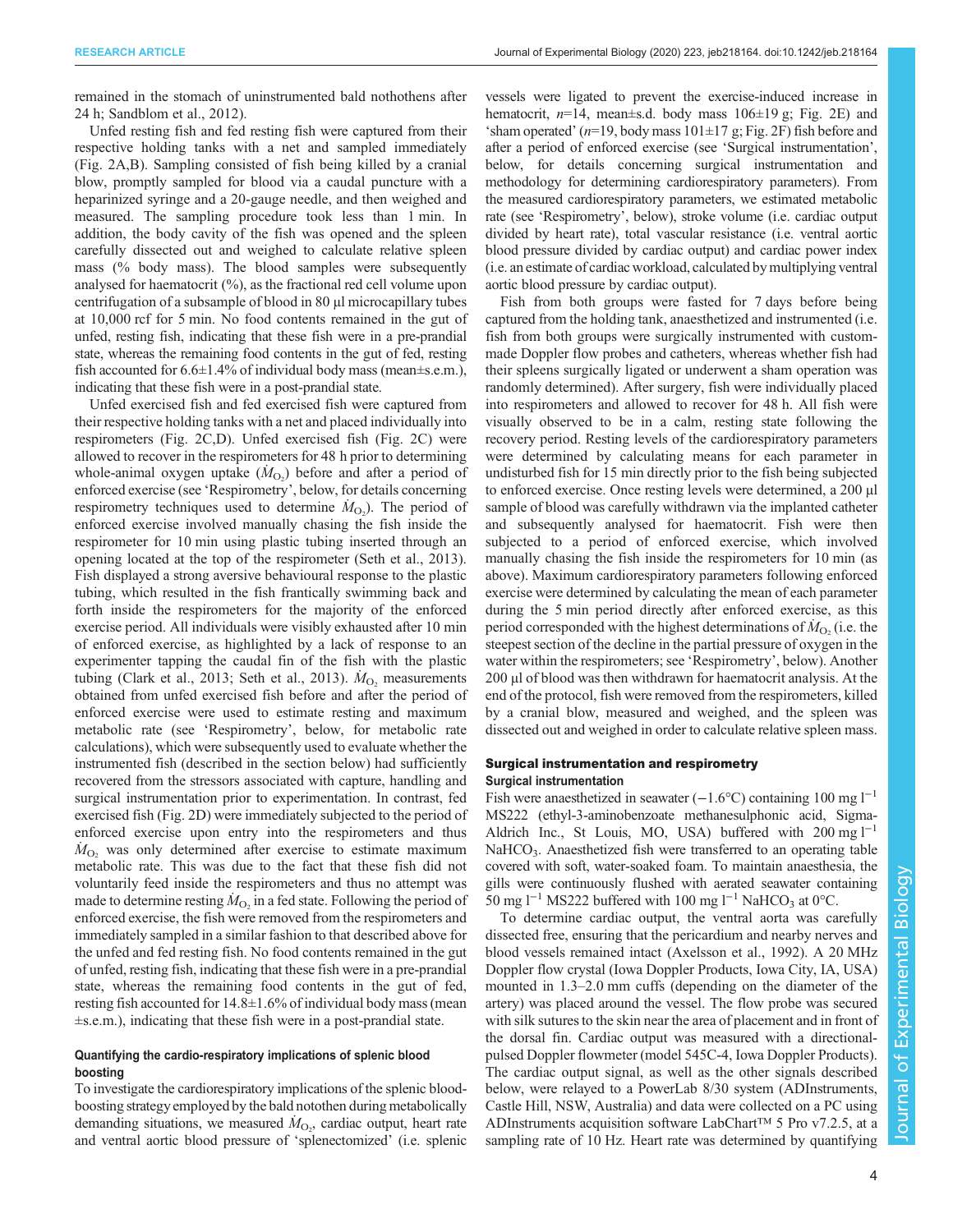the number of blood flow peaks (i.e. cardiac systole) per minute in the acquisition software.

To determine ventral aortic pressure, the third afferent branchial artery was cannulated ([Axelsson and Fritsche, 1994\)](#page-9-0). A 4-0 silk suture was placed around the gill arch, and then the artery was punctured upstream from the ligation at the base of the gill filaments. A PE-31 catheter (Natsume, Tokyo, Japan) filled with heparinized saline (25 IU ml−<sup>1</sup> ) was advanced into the vessel toward the ventral aorta. The catheter was secured using the ligation suture, an additional suture placed around the gill arch ∼5 mm below the point of insertion, and a skin suture. The ventral aortic catheter was connected to a pressure transducer (model DPT-6100, Pvb Medizintechnik, Kirchseeon, Germany) and calibrated against a static water column with the water level in the experimental chamber as the zero reference. The blood pressure signal was amplified using a Senselab 4ChAmp amplifier (Somedic Sales, Hörby, Sweden).

For the splenectomized fish, a 2 cm mid-ventral incision was made into the body cavity to access the spleen, after which a silk suture was placed around the splenic vessels and tied firmly in order to prevent blood flow to and from the spleen [\(Franklin et al., 1993\)](#page-9-0). Blood loss from the mesenteric vessels and from the body wall where the incision was made was minimal, and after a successful ligation, the incision was closed with interrupted silk sutures. For the sham-operated fish, the same surgical procedure was employed with the exception of tying of the splenic vessels. The total time taken for the surgical procedures (i.e. time from when the fish was initially anaesthetized till their placement in the respirometers) was ∼15–30 min.

#### **Respirometry**

Fish were individually housed in one of four identical custommade Perspex respirometers (volume 3.1 l) that were submerged in a larger experimental tank with recirculating aerated seawater at −1.6°C for 48 h prior to determination of  $\dot{M}_{\text{O}_2}$  to allow sufficient time to recover from preceding stressors. The partial pressure of oxygen in the water within the respirometer was measured continuously using fibreoptic oxygen meters calibrated in accordance with the supplier's manual (Oxy-4 Micro with oxygen Micro-optode PSt1, PreSens Gmbh, Regensburg, Germany). Because of the high demand for the fibre-optic oxygen meters at the Crary Lab in McMurdo Station during the limited research season, resting and maximum metabolic rate of bald notothens in the present study could only be estimated via determination of  $\dot{M}_{\text{O}_2}$  directly before and after a period of enforced exercise, respectively. However, all fish were visually observed to be in a calm, resting state prior to estimating resting metabolic rate.

When determining  $\dot{M}_{\text{O}_2}$  before and after enforced exercise, the flush pumps that continuously refreshed the water in the respirometers were shut off for 15 min. During these times, the slope of the decline in the partial pressure of oxygen in the water within the respirometers was used to calculate  $\dot{M}_{\text{O}_2}$ . The entire 15 min slope was used to calculate resting  $\dot{M}_{\text{O}_2}$  (as the gradient of the slopes did not vary during this measurement period), whereas only the first 5 min of the slope was used to calculate maximum  $\dot{M}_{\text{O}_2}$  (as this was the steepest section of the slope). Both resting and maximum  $\dot{M}_{O_2}$  were calculated using the following formula ([Clark et al., 2013\)](#page-9-0):

$$
\dot{M}_{\text{O}_2} = \left[ (V_{\text{r}} - V_{\text{f}}) \times \Delta C w_{\text{O}_2} \right] / (\Delta t \times M_{\text{f}}),\tag{1}
$$

where  $V_r$  is the volume of the respirometer,  $V_f$  is the volume of the fish (assuming that the overall density of the fish is 1 g per ml of tissue, thus  $V_f$ =mass of the fish,  $M_f$ ),  $\Delta C_{W_O}$  is the change in the oxygen concentration of the water within the respirometer  $(Cw<sub>O</sub>)$  is the product of the partial pressure and capacitance of oxygen in the water,

the latter being dependent on salinity and temperature) and  $\Delta t$  is the time during which  $\Delta Cw_{\text{O}_2}$  was measured. Aerobic scope was calculated by subtracting resting metabolic rate from maximum metabolic rate.

## Statistical analyses

Statistical analyses were performed using SPSS Statistics 25 (IBM Corp., Armonk, NY, USA). All data used were assessed to ensure that they did not violate the assumptions of the specific models outlined below. F-, t- and P-values obtained from the statistical analyses are reported throughout the text and  $P<0.05$  was considered statistically significant. Unless otherwise specified, all data are presented as means±s.e.m. All data supporting the paper are available in [Tables](http://jeb.biologists.org/lookup/doi/10.1242/jeb.218164.supplemental) S1–[S5.](http://jeb.biologists.org/lookup/doi/10.1242/jeb.218164.supplemental)

For the analyses regarding the haematocrit of uninstrumented fish, we used a two-way ANOVA. The model used feeding state (i.e. unfed versus fed) and exercise state (i.e. resting versus exercised) as fixed factors, as well as the interaction between these factors. If an interaction was detected from a significant interaction term between fixed factors and/or visual inspection of the means plot, we carried out an analysis of the simple main effects. If no interaction between fixed factors was detected, the main effects for the fixed factors produced by the model are reported. For analyses regarding the spleen mass of uninstrumented fish, we used a two-way ANCOVA. The model used feeding state (i.e. unfed versus fed), exercise state (i.e. resting versus exercised) and the interaction between these factors as fixed factors, with body mass as a covariate as it was linearly related to spleen mass. Linear regressions were used to assess the relationship between haematocrit and relative spleen mass in uninstrumented fish.

In order to statistically analyse changes in the metabolic rate of uninstrumented, unfed fish before and after a period of enforced exercise, whilst comparing these rates with those of sham-operated, unfed fish (for control purposes), we used a two-way mixed ANOVA. The model used instrumentation state (i.e. uninstrumented versus sham operated) as a between-subjects factor, exercise state as a within-subjects factor, and the interaction between these factors. To statistically analyse the differences in maximum metabolic rate between uninstrumented unfed and fed fish, we used a one-way ANCOVA (i.e. unfed, exercised versus fed, exercised fish), which used feeding state as a fixed factor and body mass as a covariate (because of the significant differences in body mass between these two groups).

For the analyses regarding the cardiorespiratory variables of instrumented, unfed fish, we used two-way mixed ANOVA. The model used spleen functionality (i.e. sham operated versus splenectomized) as a between-subjects factor, exercise state as a within-subjects factor, and the interaction between these factors. In order to meet the assumptions of the model, we applied a natural logarithmic transformation on cardiac output and cardiac power index data. For the analyses regarding the scope of the absolute increase in the cardiorespiratory variables of instrumented and unfed fish in response to enforced exercise, we used independent t-tests with spleen functionality as the between-subjects factor. Linear regressions were used to assess the relationship between haematocrit and blood pressure, as well as haematocrit and aerobic scope in instrumented fish.

# RESULTS

# Determining the extent of splenic blood boosting during exercise and feeding

A statistically significant interaction  $(F_{1,36}=15.457, P<0.001)$  was detected between feeding state (i.e. unfed versus fed fish) and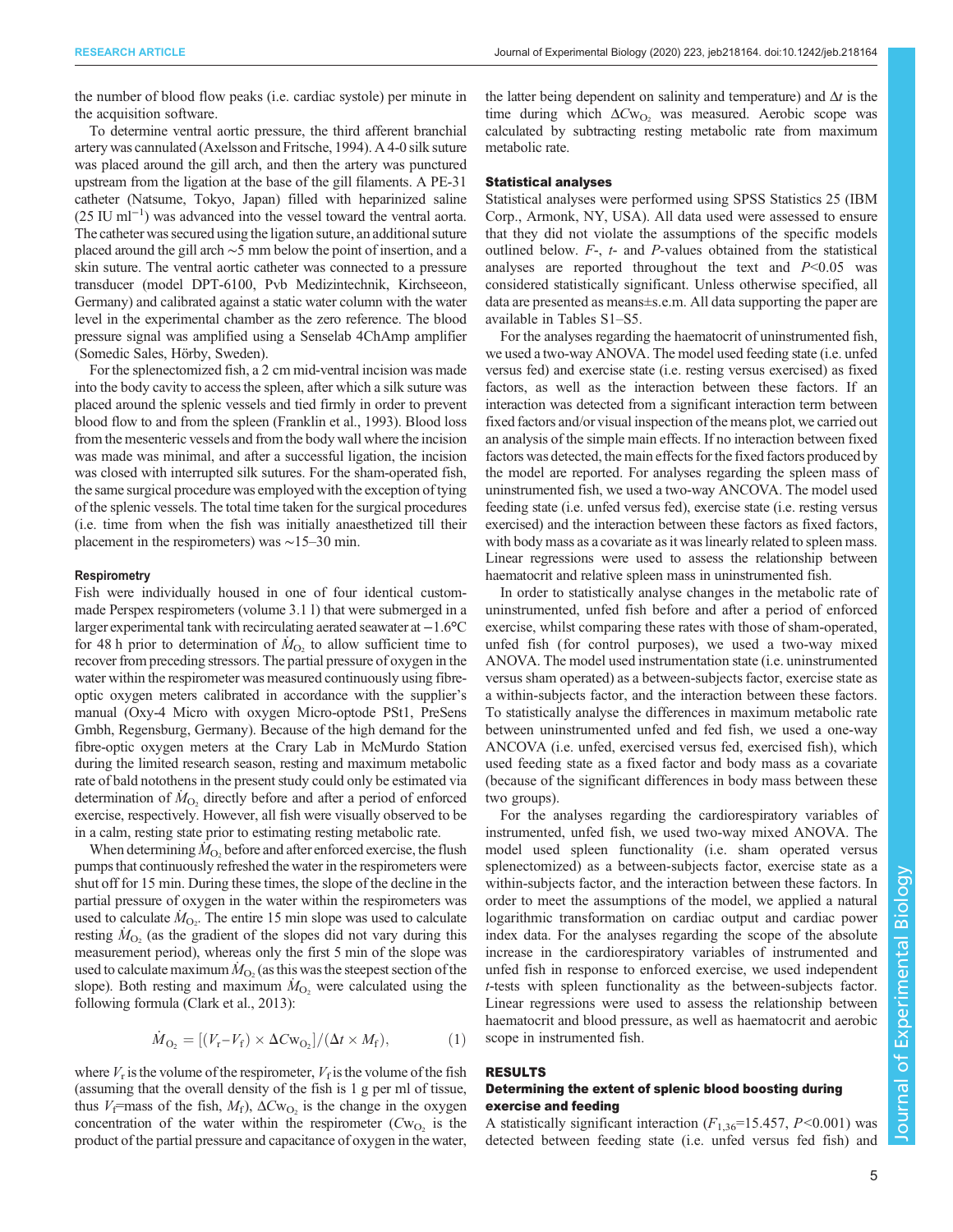exercise state (i.e. resting versus exercised) on the haematocrit of uninstrumented bald notothens. Analysis of simple main effects revealed that both exercise and feeding had a significant effect on the haematocrit of bald notothens (Fig. 3A). In a resting and unfed state, the haematocrit of uninstrumented fish was  $8.6 \pm 1.6\%$ . Haematocrit was ∼3.1-fold higher in unfed fish subjected to a period of enforced exercise (i.e. unfed resting fish versus unfed exercised fish,  $F_{1,36}$ =75.187, P<0.001; Fig. 3A) and ∼2.4-fold higher in fish that were fed but still in a resting state (i.e. unfed resting fish versus fed resting fish,  $F_{1,36}$ =41.801, P<0.001; Fig. 3A). In addition, haematocrit of fed fish increased further following a period of enforced exercise (i.e. fed resting fish versus fed exercised fish,  $F_{1,36}$ =13.099, P=0.001; Fig. 3A) to reach a level that did not significantly differ from that observed in exercised, unfed fish (i.e. unfed exercised fish versus fed exercised fish,  $F_{1,36}=0.367$ ,  $P=0.549$ ; Fig. 3A).

The interaction between feeding state and exercise state on absolute spleen mass of uninstrumented bald notothens when adjusted for body mass was not significant  $(F_{1,35}=1.375, P=0.249)$ . The main effects of the model reveal that absolute spleen mass of fish subjected to a period of enforced exercise was significantly lower than that of fish in a resting state (0.22±0.02 versus 0.37±0.02 g, respectively, for a 74 g fish,  $F_{1,35}$ =24.836, P<0.001). This is also reflected in the statistically significant and strong negative correlations between relative spleen mass and haematocrit for both unfed and fed fish (unfed:  $F_{1,16}=19.950$ ,  $P<0.001$ ; fed:  $F_{1,20}$ =14.187, P=0.001; Fig. 3B,C). No significant differences in absolute spleen mass were observed between unfed and fed fish  $(0.31\pm0.02$  versus  $0.28\pm0.02$  g, respectively, for a 74 g fish,  $F_{1,35}=1.399, P=0.245$ .

To evaluate whether the instrumented fish (see below) had sufficiently recovered from the stressors associated with capture, handling and surgical instrumentation prior to experimentation, we compared haematocrit and metabolic rate of unfed and uninstrumented fish with those from sham-operated fish. A statistically significant interaction  $(F_{1,26}=11.362, P=0.002)$  was detected between instrumentation state (i.e. uninstrumented versus sham operated) and exercise state (i.e. resting versus exercised) on the haematocrit of bald notothens. Analysis of simple main effects revealed that resting haematocrit in uninstrumented fish was significantly lower than that observed in sham-operated fish  $(8.6 \pm 1.6\%$  versus  $16.1 \pm 1.0\%,$   $F_{1,26} = 17.721,$   $P < 0.001$ ), while haematocrit levels following enforced exercise did not significantly differ between groups ( $\sim$ 26–27%,  $F_{1,26}=0.070$ ,  $P=0.793$ ). With regard to metabolic rate, the interaction between instrumentation state and exercise state was not significant  $(F_{1,26}=1.797, P=0.192)$ . The main effects of the model revealed that although exercise significantly increased metabolic rate in both groups  $(F_{1,26}=179.368, P<0.001)$ , no significant differences were observed in either resting or maximum metabolic rate between uninstrumented and sham-operated fish  $(F_{1,26}=0.322, P=0.575)$ . In addition, when adjusted for body mass, no significant differences were observed in the maximum metabolic rate of uninstrumented bald notothens with regard to feeding state (i.e. unfed versus fed,  $F_{1,15}=1.842, P=0.195$ ).

# Quantifying the cardio-respiratory implications of splenic blood boosting



Statistically significant interactions were detected between spleen functionality (i.e. sham operated versus splenectomized) and

> Fig. 3. Blood oxygen carrying capacity of the bald notothen is substantially elevated as a result of splenic release of erythrocytes in response to enforced exercise and ingestion of a meal. (A) Haematocrit levels of unfed, resting fish (light blue bar,  $n=9$ ), unfed, exercised fish (dark blue bar,  $n=9$ ), fed, resting fish (light red bar, n=13) and fed, exercised fish (dark red bar,  $n=9$ ). Data in A are presented as means±s.e.m. and were analysed using a two-way ANOVA. Because of the significant interaction between the fixed factors  $(F_{1,38}$ =11.785, P=0.001), an analysis of the simple main effects was performed; asterisks indicate significant differences between the respective groups (P<0.05). (B,C) Simple linear regressions displaying the significant relationships between relative spleen mass and haematocrit in (B) unfed fish (light blue circles, resting; dark blue circles, exercised) and (C) fed fish (light red squares, resting; dark red squares, exercised). Raw data used to compile Fig. 3 can be found in [Table S1](http://jeb.biologists.org/lookup/doi/10.1242/jeb.218164.supplemental).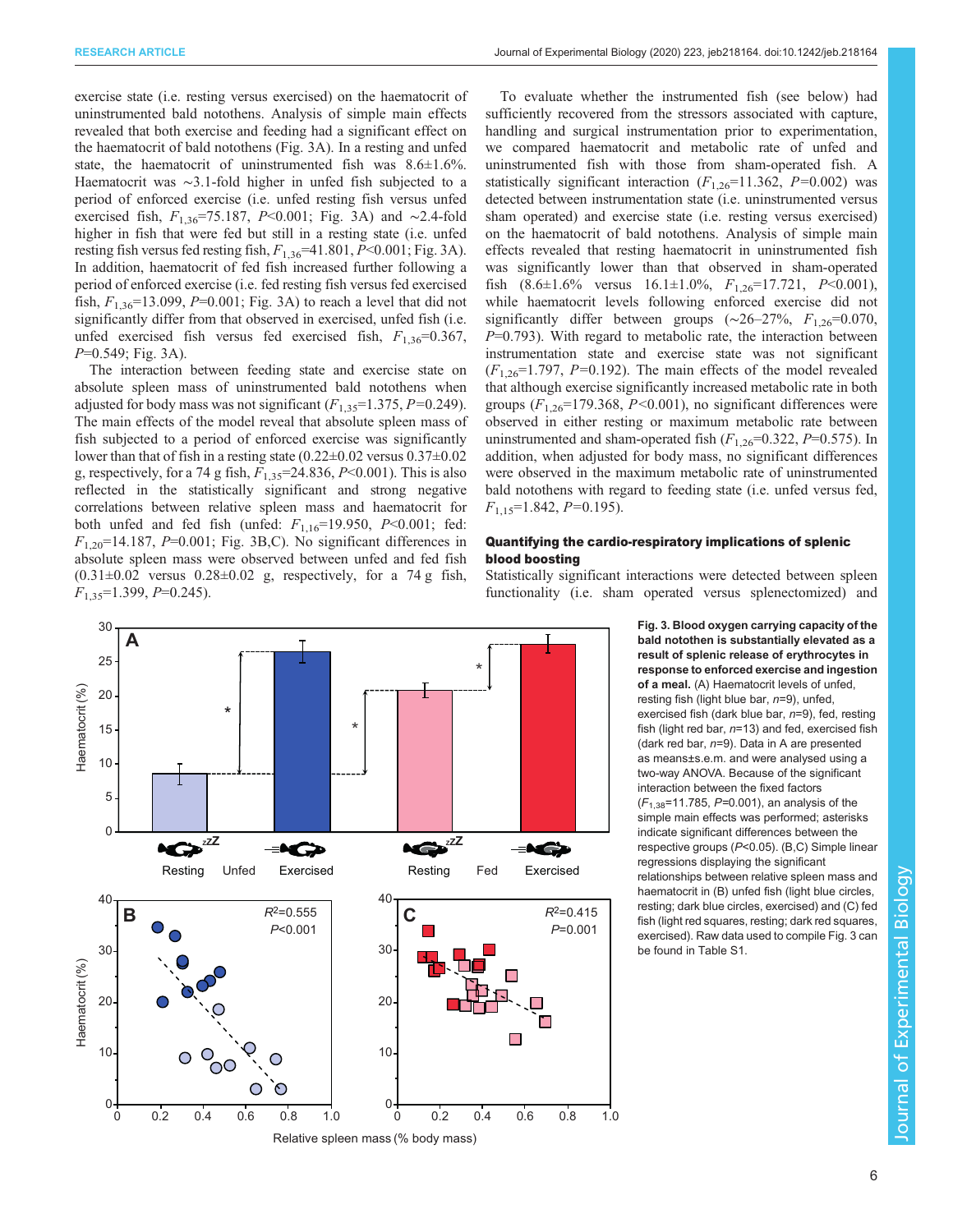exercise state on the haematocrit and metabolic rate of bald notothens (Table 1). Analysis of simple main effects revealed no significant differences between the groups in the resting levels of these parameters (haematocrit:  $F_{1,31}$ =2.856, P=0.101, metabolic rate:  $F_{1,31}$ =0.091, P=0.765; Table 1). As expected, haematocrit of sham-operated fish was substantially higher than that of splenectomized fish following a period of enforced exercise  $(25.9\pm1.1\%$  versus  $15.3\pm2.0\%$ ,  $F_{1,31}=24.901$ ,  $P<0.001$ ; Table 1), which coincided with a significantly higher maximum metabolic rate  $(164\pm7 \text{ versus } 119\pm10 \text{ mg } O_2 \text{ kg}^{-1} \text{ h}^{-1}, F_{1,31} = 24.901,$ P<0.001; Table 1). Consequently, sham-operated fish had a significantly higher aerobic scope than splenectomized fish  $(t_{31}=-4.388, P<0.001;$  [Fig. 4](#page-7-0)). In addition, a statistically significant and strong positive correlation was observed between haematocrit and aerobic scope of instrumented bald notothens  $(F<sub>1,31</sub>=38.517, P<0.001; Fig. 5A).$  $(F<sub>1,31</sub>=38.517, P<0.001; Fig. 5A).$  $(F<sub>1,31</sub>=38.517, P<0.001; Fig. 5A).$ 

The interactions between spleen functionality and exercise state were not significant with regard to cardiac output, heart rate, stroke volume and total vascular resistance of instrumented bald notothens (Table 1). The main effects of the models revealed no significant differences between the groups with regard to these cardiovascular parameters (Table 1). As expected, exercise significantly increased cardiac output, heart rate and stroke volume whilst decreasing the total vascular resistance in bald notothens (Table 1, [Fig. 4\)](#page-7-0).

Interactions between spleen functionality and exercise state were detected in the ventral aortic blood pressure and cardiac power index of bald notothens (Table 1). Analysis of simple main effects revealed no significant differences in the resting levels of these cardiovascular parameters (ventral aortic blood pressure:  $F_{1,31}$ =0.012, P=0.915, cardiac power index:  $F_{1,27}$ =0.006, P=0.940; Table 1). Yet, both ventral aortic blood pressure and cardiac power index were significantly elevated in sham-operated fish when compared with splenectomized fish following exercise  $(F_{1,31} = 4.379, P = 0.045 \text{ and } F_{1,27} = 4.712, P = 0.039, \text{ respectively};$ Table 1, [Fig. 4\)](#page-7-0). In addition, a statistically significant and strong positive correlation was observed between haematocrit and ventral aortic blood pressure in instrumented bald notothens  $(F_{1,31}=31.012)$ ,  $P<0.001$ ; [Fig. 5](#page-7-0)B).

# **DISCUSSION**

Extent of splenic blood boosting during exercise and feeding Here, we reveal the unprecedented extent to which the bald notothen can elevate their blood oxygen carrying capacity via the splenic blood-boosting strategy when faced with metabolically demanding situations.

In a resting and unfed state, the haematocrit of uninstrumented fish (∼9%) was lower than previously reported resting levels for this species (∼15%) [\(Davison et al., 1988](#page-9-0); [Franklin et al., 1993](#page-9-0)). This is most likely due to the fact that fish in the present study were given a longer period of time to recover from capture and handling prior to experimentation (i.e. >1 week versus 48 h in the other studies) [\(Davison et al., 1988](#page-9-0); [Franklin et al., 1993;](#page-9-0) [Wells et al., 1984\)](#page-10-0). When subjected to a period of enforced exercise, the haematocrit of these fish substantially increased from ∼9% to ∼27%. Thus, in

Table 1. Cardiorespiratory implications of splenic blood boosting in the bald notothen (Pagothenia borchgrevinki) following a period of enforced exercise

| Treatment               | Resting         |         | Enforced exercise | Statistical summary                                               |
|-------------------------|-----------------|---------|-------------------|-------------------------------------------------------------------|
| Sham operated $(n=19)$  | $16.1 \pm 1.0$  | $\star$ | $25.9 + 1.1$      | I: $F_{1,31}$ =26.838, P<0.001                                    |
| Splenectomized (n=14)   | $13.1 \pm 1.6$  | $\star$ | $15.3 \pm 2.0$    |                                                                   |
| Sham operated $(n=19)$  | 71±4            | $\star$ | $164\pm7$         |                                                                   |
| Splenectomized (n=14)   | 73±7            | $\ast$  | $119 + 10$        | I: $F_{1,31}$ =19.257, P<0.001                                    |
| Sham operated $(n=16)$  | $0.6 + 0.0$     | $\ast$  | $1.2 + 0.1$       | I: $F_{1,27}$ =0.871, P=0.359<br>WS: $F_{1,27}$ =278.692, P<0.001 |
| Splenectomized (n=13)   | $0.6 + 0.1$     | $\star$ | $1.1 \pm 0.1$     | BS: $F_{1,27}$ =0.002, P=0.965                                    |
| Sham operated $(n=18)$  | $19.5 \pm 0.9$  | $\star$ | $25.3 \pm 0.5$    | I: $F_{1,31}$ =3.113, P=0.088<br>WS: $F_{1,31}$ =69.225, P<0.001  |
| Splenectomized (n=15)   | $21.2 \pm 0.8$  | $\ast$  | $24.9 \pm 0.4$    | BS: $F_{1,31}$ =0.545, P=0.466                                    |
| Sham operated $(n=18)$  | $0.03 \pm 0.00$ | $\star$ | $0.05 \pm 0.00$   | I: $F_{1,27}$ =0.219, P=0.644<br>WS: $F_{1.27}$ =195.184, P<0.001 |
| Splenectomized (n=15)   | $0.03 \pm 0.00$ | $\ast$  | $0.05 \pm 0.00$   | BS: $F_{1,27}$ =0.535, P=0.471                                    |
| Sham operated $(n=16)$  | $3.6 + 0.1$     | $\star$ | $4.7 \pm 0.1$     | I: $F_{1,31}$ =5.012, P=0.032                                     |
| Splenectomized (n=13)   | $3.5 \pm 0.2$   | $\ast$  | $4.2 \pm 0.2$     |                                                                   |
| Sham operated $(n=16)$  | $6.6 \pm 0.6$   | $\star$ | $4.2 \pm 0.4$     | I: $F_{1,27}$ =0.067, P=0.798<br>WS: $F_{1,27}$ =73.547, P<0.001  |
| Splenectomized $(n=13)$ | $6.2 \pm 0.7$   | $\star$ | $3.6 + 0.3$       | BS: $F_{1.27}$ =0.549, P=0.465                                    |
| Sham operated $(n=16)$  | $2.1 \pm 0.2$   | $\star$ | $5.7 \pm 0.5$     |                                                                   |
| Splenectomized (n=13)   | $2.1 \pm 0.3$   |         | $4.4 \pm 0.3$     | I: $F_{1.27}$ =3.273, P=0.082                                     |
|                         |                 |         |                   | ŧ.                                                                |

Data are shown for sham-operated and splenectomized bald notothens before and after a period of enforced exercise. a.u., arbitrary units. Cardiorespiratory data were analysed using two-way mixed ANOVA. If an interaction (I) was detected (via significant interaction term or by visual inspection of means plot), then analyses for the simple main effects were performed: \*significant within-subjects difference (i.e. resting versus enforced exercise); ‡ significant between-subjects difference (i.e. sham operated versus splenectomized). F- and P-statistics for simple main effects are stated in Results. If no significant interaction was detected, then the main effects of the model are reported (WS, within-subjects effect, \*; BS, between-subjects effect, ‡ ). Raw data used to compile Table 1 can be found in the [Tables](http://jeb.biologists.org/lookup/doi/10.1242/jeb.218164.supplemental) S2–[S5](http://jeb.biologists.org/lookup/doi/10.1242/jeb.218164.supplemental).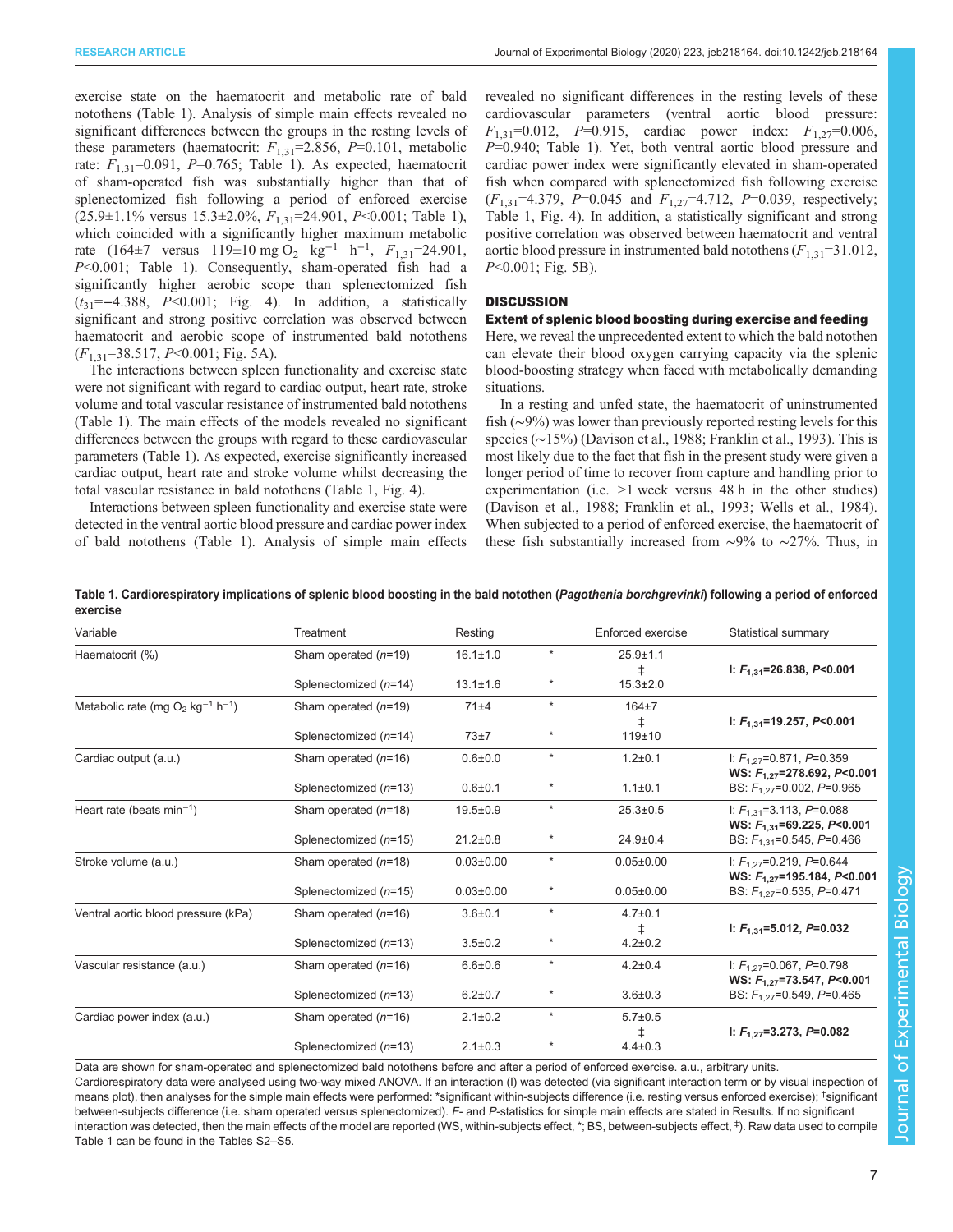<span id="page-7-0"></span>

Fig. 4. Rapid splenic release of erythrocytes by the bald notothen in response to enforced exercise allows a substantially greater increase in metabolic rate at the cost of increased blood pressure and cardiac workload. Relative changes in metabolic and cardiovascular parameters in splenectomized (n=14) and sham-operated individuals (n=19) following a period of enforced exercise. For illustrative purposes, the figure displays the relative changes that occur in each parameter; however, the statistical analyses were performed on the absolute changes in each parameter (i.e. absolute scope=absolute value after enforced exercise−absolute value prior to enforced exercise). Statistical differences between treatments were analysed using independent samples t-tests for each dependent variable and significant differences (P<0.05) between groups are indicated with asterisks (metabolic rate: t<sub>31</sub>=−4.388, P<0.001; ventral aortic blood pressure: t<sub>31</sub>=−2.239, P=0.032; and cardiac power index: t<sub>25.634</sub>=−2.926, P=0.007). Data are presented as means±s.e.m. Raw data used to compile Fig. 4 can be found in [Tables S2](http://jeb.biologists.org/lookup/doi/10.1242/jeb.218164.supplemental)–S5.

response to enforced exercise, the bald notothen are able to increase their blood oxygen carrying capacity by ∼207%, which is higher than previously reported exercise-induced increases of 110–136% for the bald notothen [\(Davison et al., 1988; Franklin et al., 1993\)](#page-9-0). The exercise-induced elevation in the blood oxygen carrying capacity of bald notothens is also substantially higher than the relative increases reported in other notothenioid species in response to exercise, heat stress and hypoxia (i.e. approximately −5–76%: [Davison, 2001; Davison et al., 1994, 1995](#page-9-0); [Egginton et al., 1991](#page-9-0); [Forster et al., 1998\)](#page-9-0), as well as the exercise-induced increases typically reported for other vertebrates (i.e. ∼40–60%: [Hannon](#page-9-0) [et al., 1985](#page-9-0); [Hurford et al., 1996](#page-9-0); [Perrson et al., 1973a,b;](#page-9-0) [Turner and](#page-10-0) [Hodgetts, 1959; Wells and Weber, 1990](#page-10-0); [Yamamoto et al., 1980](#page-10-0); [Zapol, 1987](#page-10-0)).

We also demonstrate that the bald notothen utilizes the splenic blood-boosting strategy to meet the cardiorespiratory demands associated with the ingestion and processing of a meal ([Sandblom](#page-10-0) [et al., 2012](#page-10-0); [Secor, 2009\)](#page-10-0), as fed fish in a resting state had a higher haematocrit than unfed fish (i.e. ∼20% versus ∼9%). Thus, to match the moderate and prolonged periods of energetic demand associated with processing a meal [\(Sandblom et al., 2012; Secor, 2009\)](#page-10-0), bald notothens are able to increase blood oxygen carrying capacity by



Fig. 5. Aerobic benefit and cardiovascular compromise of the substantial increase in blood oxygen carrying capacity of the bald notothen in response to exercise. Simple linear regressions displaying the significant relationships between haematocrit levels following a period of enforced exercise and (A) aerobic scope and (B) blood pressure in instrumented individuals (blue, splenectomized,  $n=14$ ; red, sham operated,  $n=19$ ). The blue and red fish represent the mean levels for both the x and y variables in each panel. Raw data used to compile Fig. 5 can be found in [Tables S2](http://jeb.biologists.org/lookup/doi/10.1242/jeb.218164.supplemental) and [S3](http://jeb.biologists.org/lookup/doi/10.1242/jeb.218164.supplemental).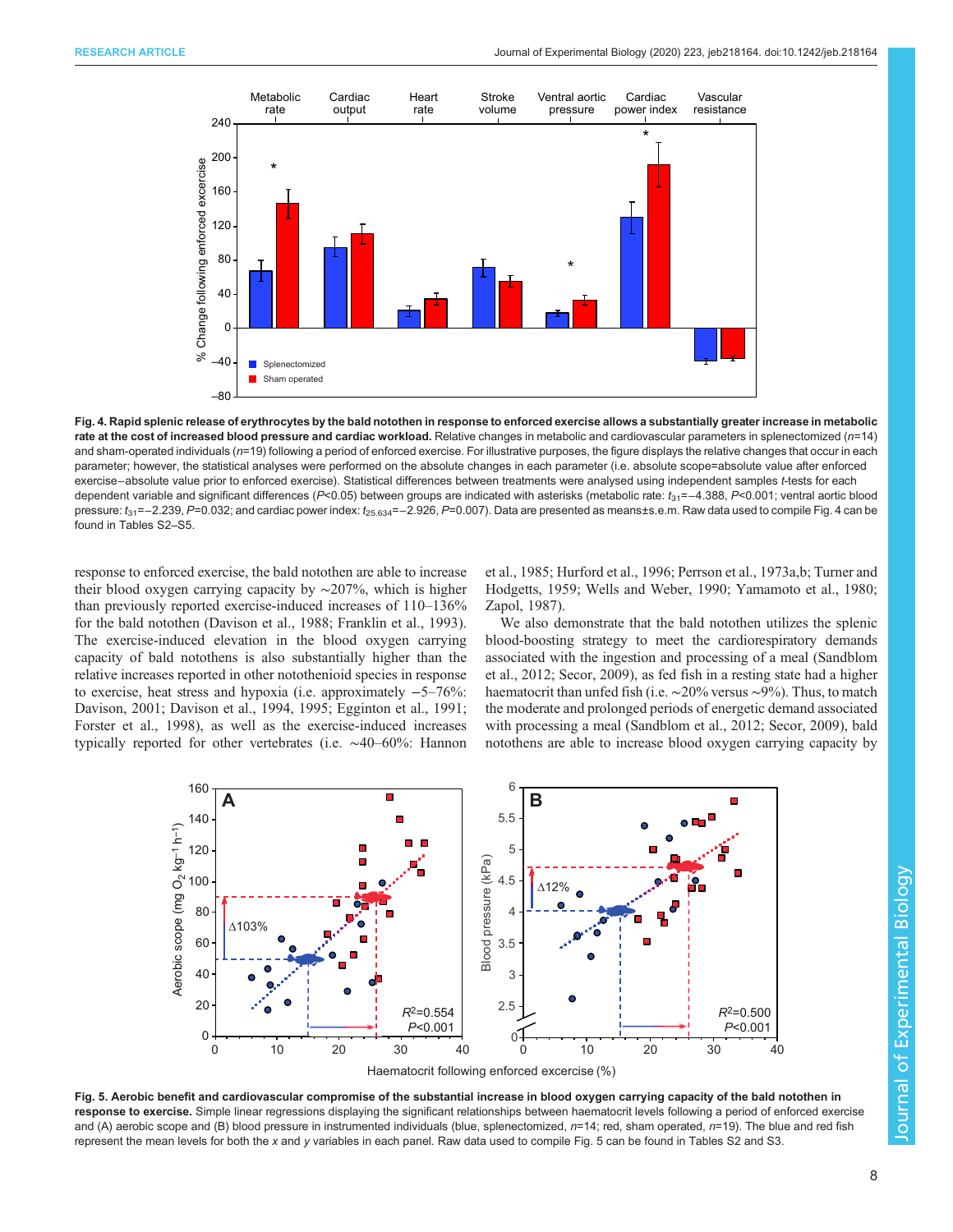∼131% to reach an intermediate level. Interestingly, in response to enforced exercise, fed fish were still able to further increase their haematocrit to reach a level that was not significantly different to that of unfed, exercised fish (i.e. ∼26–28%). This indicates that bald notothens in a postprandial state (i.e. following food ingestion) still retain enough scope to further increase blood oxygen carrying capacity for other metabolically demanding situations (e.g. when escaping predators) ([Axelsson et al., 1992](#page-9-0); [Buckley et al., 2014](#page-9-0); [Franklin et al., 1993; Gallaugher et al., 1995](#page-9-0)).

The rapid exercise-induced increase in the haematocrit of bald notothens in the present study was clearly due to the substantial recruitment of erythrocytes from the spleen [\(Nilsson et al., 1996\)](#page-9-0), as spleen mass was 41% lower in fish subjected to a period of enforced exercise when compared with that of fish in a resting state (demonstrating that the spleen contracted and ejected erythrocytes into the circulation). Although the substantial splenic release of erythrocytes is mainly responsible for the elevated haematocrit in the bald notothen following exercise, previous studies have shown that factors such as significant decreases in mean cell haemoglobin concentration (an indicator of cell swelling) and slight increases in plasma chloride concentration (an indicator for haemoconcentration as water moves out of the plasma) can also play minor roles [\(Franklin et al., 1993](#page-9-0); [Wells et al., 1984\)](#page-10-0). Interestingly, although feeding clearly induced an increase in the haematocrit of bald nothothens, absolute spleen mass in fed fish was not significantly lower than that of unfed fish (i.e. ∼0.28 versus 0.31 g, respectively, for a 74 g fish). Although the underlying reason for this finding currently remains unknown and further research is warranted, it could be speculated that erythrocytes were ejected into the circulation in response to feeding, after which the spleen may have refilled with plasma during the 24 h between feeding and sampling.

Prior to determining the cardiorespiratory pros and cons of splenic blood boosting in the bald notothen, we compared the haematocrit and metabolic rate of uninstrumented fish with those of shamoperated fish. It was observed that resting haematocrit was significantly lower in uninstrumented fish when compared with sham-operated fish, which was most likely due to the stress-induced release of erythrocytes that commonly occurs during anaesthesia and surgery ([Wells et al., 1984](#page-10-0)). However, even though significant differences in resting haematocrit were observed, no significant differences in resting or maximum metabolic rate were observed between the two groups, which indicates that surgical instrumentation did not have a detrimental impact on the aerobic scope of these fish ([Clark et al., 2013](#page-9-0)). Yet, it should be noted that resting metabolic rate ( $\sim$ 71 mg O<sub>2</sub> kg<sup>-1</sup> h<sup>-1</sup> for a 104 g fish) reported in the present study is higher than previously reported values for similarly sized bald notothens ( $\sim$ 35–50 mg O<sub>2</sub> kg<sup>-1</sup> h<sup>-1</sup>; [Forster](#page-9-0) [et al., 1987; Robinson and Davison, 2008](#page-9-0)). This is most likely related to the fact that the resting metabolic rate for each individual in the present study could only be determined from a single  $\dot{M}_{\text{O}_2}$  measurement taken directly before the period of enforced exercise (because of our limited access to fibre-optic oxygen meters at the Crary Lab in McMurdo Station during the busy research season) instead of over a longer period of time as recommended in best practice guides ([Clark et al., 2013\)](#page-9-0). Despite the abovementioned differences in resting metabolic rate, the maximum metabolic rate induced by our enforced exercise protocol (∼164 mg O<sub>2</sub> kg<sup>-1</sup> h<sup>-1</sup> for a 104 g fish), as well as absolute aerobic scope (~92 mg O<sub>2</sub> kg<sup>-1</sup> h<sup>-1</sup> for a 104 g fish) fell within the range of previously reported values for similarly sized bald notothens exercised in a swim tunnel (∼125– 195 mg O<sub>2</sub> kg<sup>-1</sup> h<sup>-1</sup> and ~91–146 mg O<sub>2</sub> kg<sup>-1</sup> h<sup>-1</sup>, respectively; [Forster et al., 1987](#page-9-0); [Robinson and Davison, 2008](#page-9-0)).

#### Cardiorespiratory pros and cons of splenic blood boosting

The present study is the first to demonstrate the substantially enhanced aerobic scope that splenic blood boosting provides for bald nothothens, as well as the significant cardiovascular trade-offs associated with the strategy.

As expected, the haematocrit in sham-operated fish was substantially higher than that of splenectomized fish following a period of enforced exercise (∼26% versus ∼15%). Consequently, the blood oxygen carrying capacity of sham-operated fish was ∼69% higher than that of splenectomized fish, which coincided with the former being able to increase their metabolic rate to a far greater extent than the latter. As systemic oxygen delivery is the product of cardiac output and blood oxygen content, it seems that the average difference in aerobic scope between sham-operated and splenectomized fish (∼103%) is largely due to the substantial increase in blood oxygen content (via the splenic release of erythrocytes), as no significant differences were observed in cardiac output ([Axelsson, 2005](#page-9-0); [Farrell, 1991\)](#page-9-0). Indeed, in the present study, haematocrit levels of bald notothens following a period of enforced exercise explained 55% of the variation in aerobic scope.

In humans, the performance-enhancing benefits of blood doping are well documented, as increases in blood oxygen carrying capacity of up to 25% can increase maximum oxygen uptake by up to 13% and significantly improve performance times on treadmill tests, cross-county skiing, long-distance running and cycling ([Momaya et al., 2015;](#page-9-0) [Tokish et al., 2004](#page-10-0)). In fish, by experimentally altering the blood oxygen carrying capacity of rainbow trout (Oncorhynchus mykiss), it was demonstrated that swimming performance and maximum oxygen uptake were lowest in anaemic individuals (i.e. haematocrit of 12–17%) and highest in polycythaemic individuals (i.e. haematocrit of 47–48%) [\(Gallaugher et al., 1995](#page-9-0)). Based on the collective findings from the present study and those of [Franklin et al. \(1993\),](#page-9-0) the substantially enhanced aerobic scope of bald notothens following splenic blood boosting clearly provides performance-enhancing benefits during metabolically demanding activities, as splenectomized individuals were unable to complete an exercise regime and fatigued twice as fast as sham-operated individuals as a result of their reduced capacity for systemic oxygen delivery.

However, the abovementioned ecophysiological benefits of the splenic blood-boosting strategy in the bald notothen are also associated with some cardiovascular trade-offs, which may underlie why these animals only utilize this strategy during instances of elevated metabolic demand. On average, ventral aortic blood pressure of sham-operated fish was ∼12% higher than in splenectomized fish in response to enforced exercise. As no significant differences in cardiac output or total vascular resistance were observed between the two groups following enforced exercise, it seems that the increase in ventral aortic blood pressure is largely due to the increased blood viscosity associated with the substantial elevation in circulating erythrocytes [\(Axelsson, 2005](#page-9-0); [Farrell, 1991](#page-9-0); [Graham and Fletcher, 1985](#page-9-0)). Indeed, in the present study, haematocrit levels of bald notothens following a period of enforced exercise explained 50% of the variation in ventral aortic blood pressure. Consequently, cardiac power index (an estimate of cardiac workload) following enforced exercise was ∼30% higher in sham-operated fish. As cardiac metabolism is directly related to cardiac workload, our findings indicate that there is a considerable energetic cost associated with transporting the highly viscous blood through the cardiovascular system following the splenic release of erythrocytes ([Axelsson, 2005; Farrell, 1991;](#page-9-0) [Sidell and Driedzic,](#page-10-0) [2012\)](#page-10-0). Finally, although not thoroughly investigated in fish, the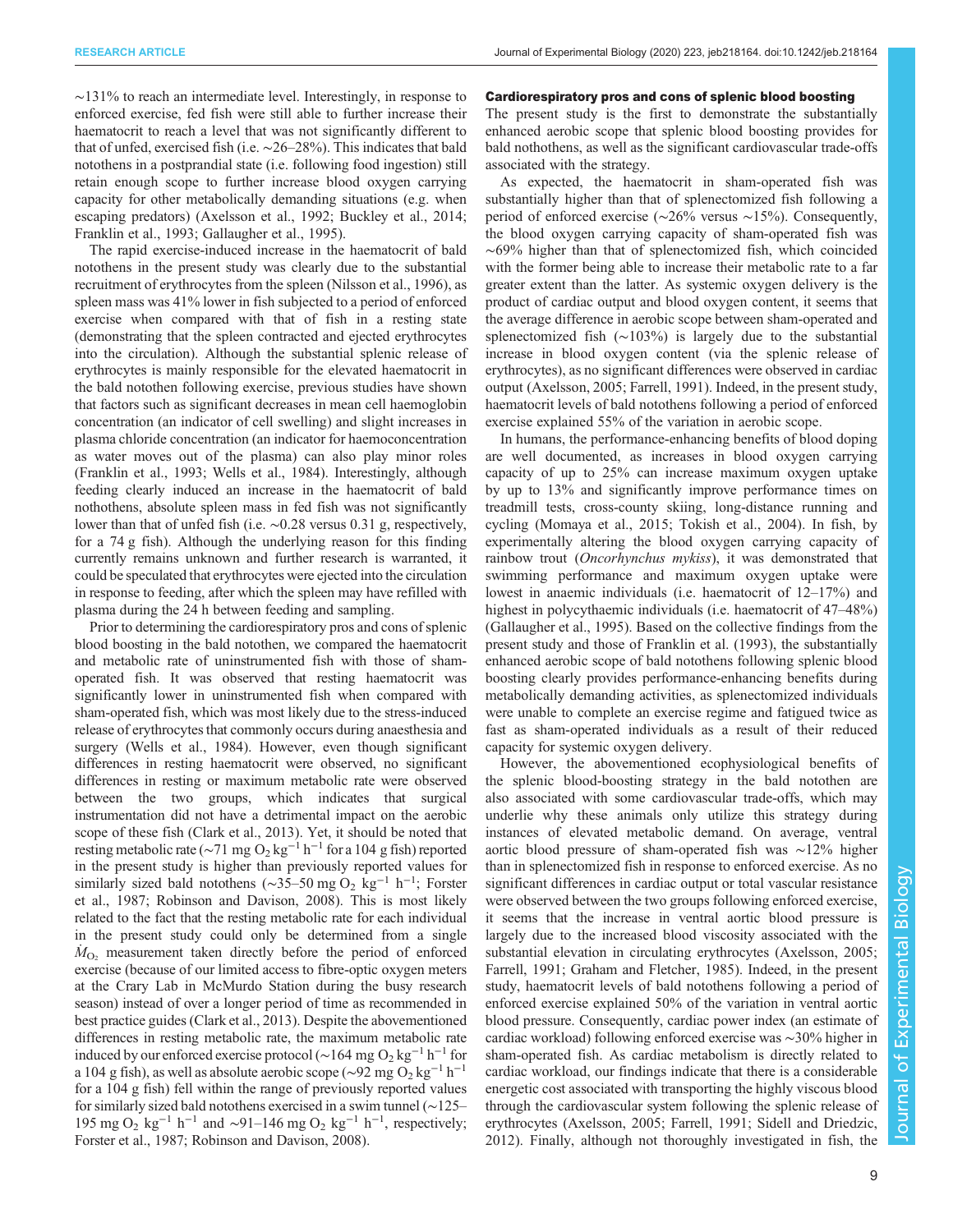<span id="page-9-0"></span>adverse effects of pumping increasingly viscous blood around the body in humans are well documented (Momaya et al., 2015; [Tokish](#page-10-0) [et al., 2004](#page-10-0)), and thus this may, at least in part, explain why other Antarctic fish species do not utilize this strategy to the same extent as bald notothens.

#### **Conclusions**

The present study is the first to demonstrate the substantial metabolic benefits, as well as the cardiovascular trade-offs, associated with the splenic blood-boosting strategy of bald notothens inhabiting the thermally extreme Antarctic marine environment. The advantage of this remarkable strategy is that these fish are able to utilize a reserve of oxygen carrying capacity only when it is most beneficial, which undoubtedly improves a range of aerobic performance traits during metabolically demanding situations whilst minimizing the energetic and physiological costs associated with pumping highly viscous blood around the body during times of reduced oxygen demand. This in turn should incur a selective advantage for this species and may underlie their success in the predator-rich, yet seasonally productive and relatively underutilized cryopelagic zone of Antarctica.

#### Acknowledgements

We are sincerely grateful to the staff of McMurdo Station, Antarctica, for their hospitality and much appreciated technical support.

#### Competing interests

The authors declare no competing or financial interests.

#### Author contributions

Conceptualization: M.A., M.R., F.J., A.G.; Methodology: M.A., M.R., F.J., A.G.; Software: M.A., A.G.; Validation: M.A., M.R., F.J., A.G.; Formal analysis: J.B., A.G.; Investigation: M.A., M.R., F.J., A.G.; Resources: M.A.; Data curation: J.B.; Writing original draft: J.B.; Writing - review & editing: J.B., M.A., M.R., F.J., A.G.; Visualization: J.B., A.G.; Supervision: M.A., A.G.; Project administration: J.B., M.A., A.G.; Funding acquisition: J.B., M.A., M.R., F.J., A.G.

#### Funding

This study was supported by the National Science Foundation (NSF) in collaboration with the Swedish Polar Research Secretariat, Göteborg University Research Platform on Integrative Physiology (GRIP), the Vetenskapsrådet, the Helge Ax:son Johnson Stiftelse, the Royal Society of Arts and Sciences in Göteborg (Kungliga Vetenskaps och Vitterhets-Samhället) and Stiftelserna Wilhelm och Martina Lundgrens.

#### Supplementary information

Supplementary information available online at <http://jeb.biologists.org/lookup/doi/10.1242/jeb.218164.supplemental>

#### References

- Axelsson, M. [\(2005\). The circulatory system and its control.](https://doi.org/10.1016/S1546-5098(04)22006-4) Fish Physiol. 22, [239-280. doi:10.1016/S1546-5098\(04\)22006-4](https://doi.org/10.1016/S1546-5098(04)22006-4)
- Axelsson, M. and Fritsche, R. [\(1994\). Cannulation techniques.](https://doi.org/10.1016/B978-0-444-82033-4.50008-8) Analyt. Tech. 3, [17-36. doi:10.1016/B978-0-444-82033-4.50008-8](https://doi.org/10.1016/B978-0-444-82033-4.50008-8)
- Axelsson, M., Davison, W., Forster, M. E. and Farrell, A. P. (1992). Cardiovascular responses of the red-blooded Antarctic fishes Pagothenia bernacchii and P. borchgrevinki. J. Exp. Biol. 167, 179-201.
- Beers, J. M. and Jayasundara, N. [\(2015\). Antarctic notothenioid fish: what are the](https://doi.org/10.1242/jeb.116129) future consequences of 'losses' and 'gains' [acquired during long-term evolution at](https://doi.org/10.1242/jeb.116129) [cold and stable temperatures?](https://doi.org/10.1242/jeb.116129) J. Exp. Biol. 218, 1834-1845. doi:10.1242/jeb. [116129](https://doi.org/10.1242/jeb.116129)
- [Buckley, B. A., Hedrick, M. S. and Hillman, S. S.](https://doi.org/10.1086/676664) (2014). Cardiovascular oxygen transport limitations to thermal niche expansion and the role of environmental  $pO<sub>2</sub>$ [in Antarctic notothenioid fishes.](https://doi.org/10.1086/676664) Physiol. Biochem. Zool. 87, 499-506. doi:10. [1086/676664](https://doi.org/10.1086/676664)
- [Clark, T. D., Sandblom, E. and Jutfelt, F.](https://doi.org/10.1242/jeb.084251) (2013). Aerobic scope measurements of [fishes in an era of climate change: respirometry, relevance and recommendations.](https://doi.org/10.1242/jeb.084251) J. Exp. Biol. 216[, 2771-2782. doi:10.1242/jeb.084251](https://doi.org/10.1242/jeb.084251)
- Clarke, A. and Johnston, I. A. [\(1996\). Evolution and adaptive radiation of Antarctic](https://doi.org/10.1016/0169-5347(96)10029-X) fishes. Trends Ecol. Evol. 11[, 212-218. doi:10.1016/0169-5347\(96\)10029-X](https://doi.org/10.1016/0169-5347(96)10029-X)
- Davison, W. (2001). Respiration of the emerald rockcod, a notothenioid fish from Antarctica. NZ Nat. Sci. 26, 13-20.
- [Davison, W., Forster, M. E., Franklin, C. E. and Taylor, H. H.](https://doi.org/10.1007/BF00443449) (1988). Recovery [from exhausting exercise in an Antarctic fish,](https://doi.org/10.1007/BF00443449) Pagothenia borchgrevinki. Pol. Biol. 8[, 167-171. doi:10.1007/BF00443449](https://doi.org/10.1007/BF00443449)
- [Davison, W., Franklin, C. E. and McKenzie, J. C.](https://doi.org/10.1007/BF00239050) (1994). Haematological changes in an Antarctic teleost, [Trematomus bernacchii](https://doi.org/10.1007/BF00239050), following stress. Polar Biol. 14, [463-466. doi:10.1007/BF00239050](https://doi.org/10.1007/BF00239050)
- [Davison, W., Axelsson, M., Forster, M. and Nilsson, S.](https://doi.org/10.1007/BF00004316) (1995). Cardiovascular [responses to acute handling stress in the Antarctic fish](https://doi.org/10.1007/BF00004316) Trematomus bernacchii [are not mediated by circulatory catecholamines.](https://doi.org/10.1007/BF00004316) Fish Physiol. Biochem. 14, [253-257. doi:10.1007/BF00004316](https://doi.org/10.1007/BF00004316)
- DeVries, A. L. [\(1988\). The role of antifreeze glycopeptides and peptides in the](https://doi.org/10.1016/0305-0491(88)90302-1) [freezing avoidance of Antarctic fishes.](https://doi.org/10.1016/0305-0491(88)90302-1) Comp. Biochem. Phys. B 90, 611-621. [doi:10.1016/0305-0491\(88\)90302-1](https://doi.org/10.1016/0305-0491(88)90302-1)
- DeVries, A. L. and Eastman, J. T. [\(1981\). Physiology and ecology of notothenioid](https://doi.org/10.1080/03036758.1981.10423324) fishes of the Ross Sea. J. R. Soc. N. Z. 11[, 329-340. doi:10.1080/03036758.1981.](https://doi.org/10.1080/03036758.1981.10423324) [10423324](https://doi.org/10.1080/03036758.1981.10423324)
- Eastman, J. T. [\(2005\). The nature of the diversity of Antarctic fishes.](https://doi.org/10.1007/s00300-004-0667-4) Polar Biol. 28, [93-107. doi:10.1007/s00300-004-0667-4](https://doi.org/10.1007/s00300-004-0667-4)
- [Egginton, S., Taylor, E. W., Wilson, R. W., Johnston, I. A. and Moon, T. W.](https://doi.org/10.1111/j.1095-8649.1991.tb03108.x) (1991). [Stress response in the Antarctic teleosts \(Notothenia neglecta Nybelin and](https://doi.org/10.1111/j.1095-8649.1991.tb03108.x) Notothenia rossii Richardson). J. Fish Biol. 38[, 225-236. doi:10.1111/j.1095-8649.](https://doi.org/10.1111/j.1095-8649.1991.tb03108.x) [1991.tb03108.x](https://doi.org/10.1111/j.1095-8649.1991.tb03108.x)
- Farrell, A. P. [\(1991\). From hagfish to tuna: a perspective on cardiac function in fish.](https://doi.org/10.1086/physzool.64.5.30156237) Physiol. Zool. 64[, 1137-1164. doi:10.1086/physzool.64.5.30156237](https://doi.org/10.1086/physzool.64.5.30156237)
- [Forster, M. E., Franklin, C. E., Taylor, H. H. and Davison, W.](https://doi.org/10.1007/BF00297069) (1987). The aerobic [scope of an Antarctic fish,](https://doi.org/10.1007/BF00297069) Pagothenia borchgrevinki, and its significance for metabolic cold adaptation. Polar Biol. 8[, 155-159. doi:10.1007/BF00297069](https://doi.org/10.1007/BF00297069)
- [Forster, M. E., Davison, W., Axelsson, M., Sundin, L., Franklin, C. E. and](https://doi.org/10.1007/s003600050153) Gieseg, S. [\(1998\). Catecholamine release in heat-stressed Antarctic fish causes](https://doi.org/10.1007/s003600050153) [proton extrusion by the red cells.](https://doi.org/10.1007/s003600050153) J. Comp. Physiol. B 168, 345-352. doi:10.1007/ [s003600050153](https://doi.org/10.1007/s003600050153)
- Franklin, C. E., Davison, W. and McKenzie, J. C. (1993). The role of the spleen during exercise in the Antarctic teleost, Pagothenia borchgrevinki. J. Exp. Biol. 174, 381-386.
- [Gallaugher, P., Thorarensen, H. and Farrell, A. P.](https://doi.org/10.1016/0034-5687(95)00065-8) (1995). Hematocrit in oxygen [transport and swimming in rainbow trout \(](https://doi.org/10.1016/0034-5687(95)00065-8)Oncorhynchus mykiss). Resp. Physiol. 102[, 279-292. doi:10.1016/0034-5687\(95\)00065-8](https://doi.org/10.1016/0034-5687(95)00065-8)
- Graham, M. S. and Fletcher, G. L. [\(1985\). On the low viscosity blood of two cold](https://doi.org/10.1007/BF00684675) [water, marine sculpins: a comparison with the winter flounder.](https://doi.org/10.1007/BF00684675) J. Comp. Physiol. B 155[, 455-459. doi:10.1007/BF00684675](https://doi.org/10.1007/BF00684675)
- [Hannon, J. P., Bossone, C. A. and Rodkey, W. G.](https://doi.org/10.1152/ajpregu.1985.248.3.R293) (1985). Splenic red cell [sequestration and blood volume measurements in conscious pigs.](https://doi.org/10.1152/ajpregu.1985.248.3.R293) Am. J. Physiol. Reg. Integr. Comp. Physiol. 248[, R293-R301. doi:10.1152/ajpregu.1985.248.3.R293](https://doi.org/10.1152/ajpregu.1985.248.3.R293)
- Hemmingsen, E. A. (1991). Respiratory and cardiovascular adaptations in hemoglobin-free fish: resolved and unresolved problems. In Biology of Antarctic fish (ed. G. di Prisco, B. Maresca and B. Tota), pp. 191-203. Berlin: Springer.
- [Hurford, W. E., Hochachka, P. W., Schneider, R. C., Guyton, G. P., Stanek, K. S.,](https://doi.org/10.1152/jappl.1996.80.1.298) [Zapol, D. G., Liggins, G. C. and Zapol, W. M.](https://doi.org/10.1152/jappl.1996.80.1.298) (1996). Splenic contraction, [catecholamine release, and blood volume redistribution during diving in the](https://doi.org/10.1152/jappl.1996.80.1.298) Weddell seal. J. App. Physiol. 80[, 298-306. doi:10.1152/jappl.1996.80.1.298](https://doi.org/10.1152/jappl.1996.80.1.298)
- [Joyce, W., Egginton, S., Farrell, A. P., Crockett, E. L., O](https://doi.org/10.1242/jeb.183160)'Brien, K. M. and Axelsson, M. (2018). Exploring nature'[s natural knockouts: in vivo](https://doi.org/10.1242/jeb.183160) [cardiorespiratory performance of Antarctic fishes during acute warming.](https://doi.org/10.1242/jeb.183160) J. Exp. Biol. 221[, jeb183160. doi:10.1242/jeb.183160](https://doi.org/10.1242/jeb.183160)
- [Joyce, W., Egginton, S., Farrell, A. P. and Axelsson, M.](https://doi.org/10.1016/j.cbpa.2018.12.012) (2019). Adrenergic and [adenosinergic regulation of the cardiovascular system in an Antarctic icefish: insight](https://doi.org/10.1016/j.cbpa.2018.12.012) [into central and peripheral determinants of cardiac output.](https://doi.org/10.1016/j.cbpa.2018.12.012) Comp. Biochem. Physiol. A Mol. Integr. Physiol. 230[, 28-38. doi:10.1016/j.cbpa.2018.12.012](https://doi.org/10.1016/j.cbpa.2018.12.012)
- Lowe, G. D. O. [\(1992\). Blood viscosity and cardiovascular disease.](https://doi.org/10.1055/s-0038-1648479) Thromb. Haemost. 68[, 494-498. doi:10.1055/s-0038-1648479](https://doi.org/10.1055/s-0038-1648479)
- Momaya, A., Fawal, M. and Estes, R. [\(2015\). Performance-enhancing substances](https://doi.org/10.1007/s40279-015-0308-9) [in sports: a review of the literature.](https://doi.org/10.1007/s40279-015-0308-9) Sports Med. 45, 517-531. doi:10.1007/s40279- [015-0308-9](https://doi.org/10.1007/s40279-015-0308-9)
- [Nilsson, S., Forster, M. E., Davison, W. and Axelsson, M.](https://doi.org/10.1152/ajpregu.1996.270.3.R599) (1996). Nervous control [of the spleen in the red-blooded Antarctic fish,](https://doi.org/10.1152/ajpregu.1996.270.3.R599) Pagothenia borchgrevinki. [Am. J. Physiol. Reg. Integr. Comp. Physiol.](https://doi.org/10.1152/ajpregu.1996.270.3.R599) 270, R599-R604. doi:10.1152/ [ajpregu.1996.270.3.R599](https://doi.org/10.1152/ajpregu.1996.270.3.R599)
- [Perrson, S. G. B., Ekman, L., Lydin, G. and Tufvesson, G.](https://doi.org/10.1111/j.1439-0442.1973.tb02057.x) (1973a). Circulatory [effects of splenectomy in the horse. I. Effect on red-cell distribution and variability](https://doi.org/10.1111/j.1439-0442.1973.tb02057.x) [of hematocrit in the peripheral blood.](https://doi.org/10.1111/j.1439-0442.1973.tb02057.x) Zentrabl. Veterinaermed. 20, 441-455. [doi:10.1111/j.1439-0442.1973.tb02057.x](https://doi.org/10.1111/j.1439-0442.1973.tb02057.x)
- [Perrson, S. G. B., Ekman, L., Lydin, G. and Tufvesson, G.](https://doi.org/10.1111/j.1439-0442.1973.tb02058.x) (1973b). Circulatory [effects of splenectomy in the horse. II. Effect on plasma volume and total and](https://doi.org/10.1111/j.1439-0442.1973.tb02058.x) [circulating red-cell volume.](https://doi.org/10.1111/j.1439-0442.1973.tb02058.x) Zentrabl. Veterinaermed. 20, 456-468. doi:10.1111/j. [1439-0442.1973.tb02058.x](https://doi.org/10.1111/j.1439-0442.1973.tb02058.x)
- Robinson, E. and Davison, W. [\(2008\). The Antarctic notothenioid fish](https://doi.org/10.1007/s00300-007-0361-4) Pagothenia borchgrevinki [is thermally flexible: acclimation changes oxygen consumption.](https://doi.org/10.1007/s00300-007-0361-4) Polar Biol. 31[, 317-326. doi:10.1007/s00300-007-0361-4](https://doi.org/10.1007/s00300-007-0361-4)